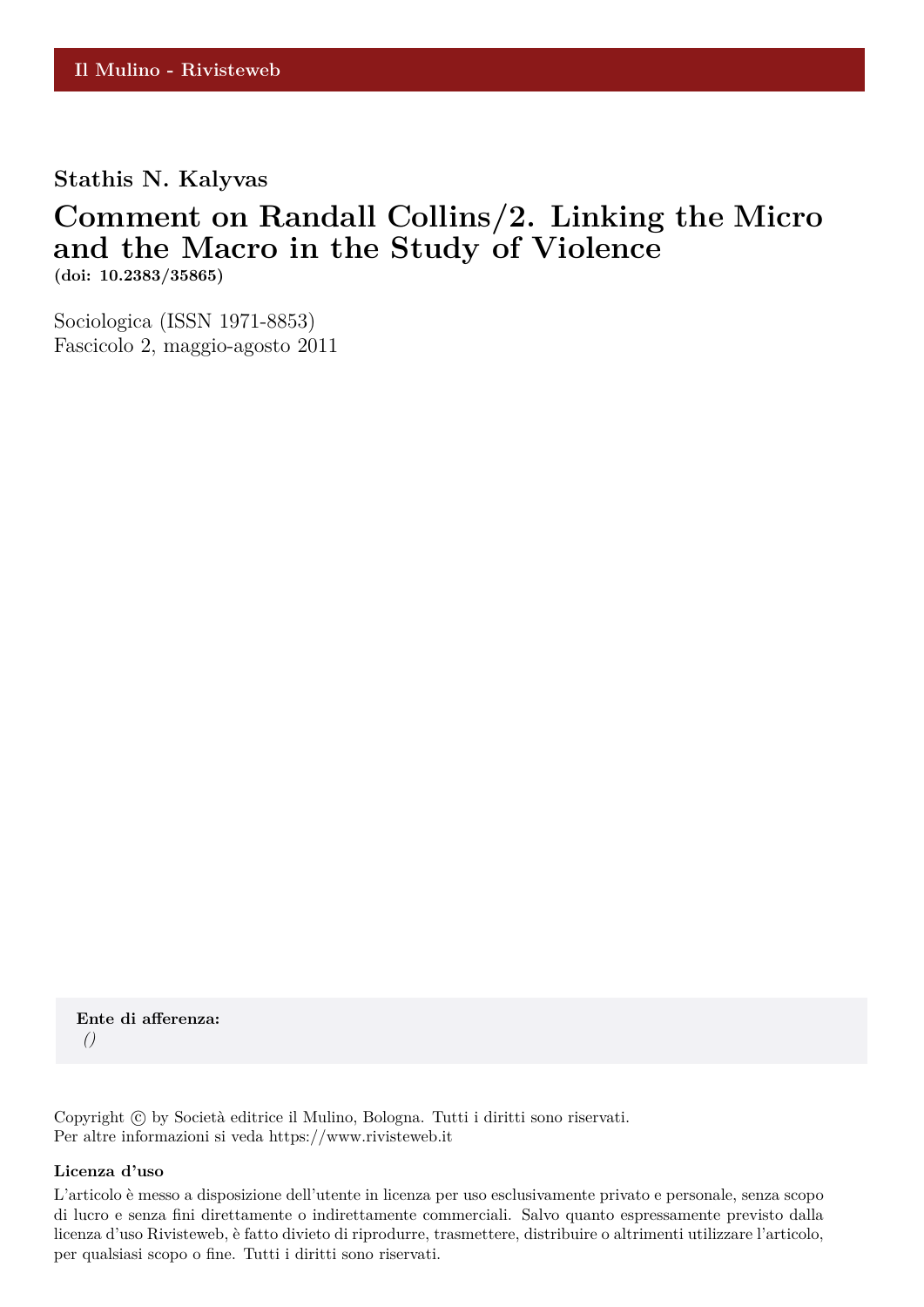# Comment on Randall Collins/2 Linking the Micro and the Macro in the Study of Violence

*by* Stathis N. Kalyvas

doi: 10.2383/35865

In his comments to Michel Wieviorka, Randall Collins reminds us of a central methodological issue that cuts across all social sciences: the linkage between microlevel and macro-level. Some scholars focus on understanding the fine-grained interactions between individuals that ultimately produce large-scale events; others work the other way around, trying to understand and explain large-scale structural movements that generate individual-level implications. The former typically do not draw the aggregate implications of their micro-findings, while the latter fail to reflect on, and research the microfoundations of their claims. In general, there is little scaling-up or scaling-down. This "macro-micro gap" is well known and has generated a venerable debate that I won't replicate. But I will briefly discuss a way out of it, by focusing on the specific question of violence which preoccupies both Wieviorka and Collins – and which has been the focus of my own research [Kalyvas 2007]. More specifically, I am advocating one move in two related steps. The move is this: instead of looking to scale way up or way down, we can reach much more easily for an overlooked level: the "meso." And we can best achieve this in two steps, namely conceptual disaggregation and more precise measurement. Indeed, this is a move that an increasing number of researchers are adopting, although they do so in a way that tends to be implicit and unself-conscious.

Although I am great admirer of the work of Charles Tilly, I feel that his book on collective violence did somewhat of a disservice to the study of violence. By overaggregating all violence into a single category, he created more problems than he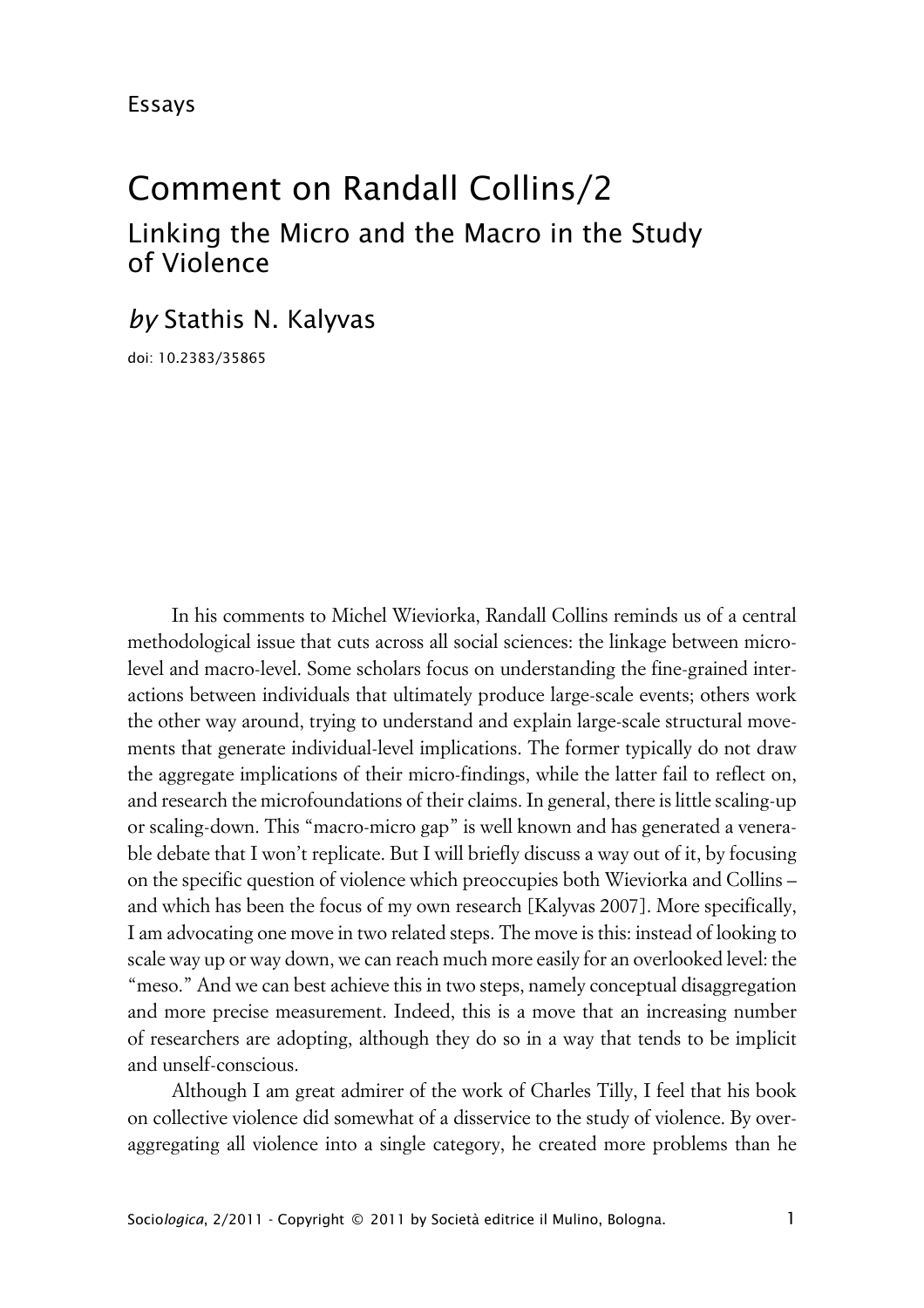solved. I have the nagging feeling that in spite of his wonderful attention to individual micro-details, Randal Collins is similarly attracted to overaggregation. Obviously, every instance of violence boils down to a human physically attacking another human, and the insights that Collins offers about the stress felt by the attacker as well as the process necessary to overcome it are both valid and extremely fruitful. However, this simplified interaction between two human beings is embedded into a potentially infinite situational variation, which ultimately undermines our interpretative effort by constituting an instance of what Giovanni Sartori correctly castigated as "conceptual stretching," i.e. the use of vague and amorphous conceptualizations which supply us with broad extensional coverage at the cost of losses in connotative precision. Indeed, Sartori pointed out that conceptual stretching led to both indefiniteness and elusiveness, since the more we climbed toward high-flown universals, the more tenuous became the link with empirical evidence. He, therefore, argued that while we do need universals, these must be "empirical universals," that is, categories which somehow are amenable to empirical testing. I believe that we should take his lesson at heart in the study of violence – and the first implication is that we should stop seeking to try to explain violence *tout court*.

Let me clarify. Consider the following four scenarios: in the first one, an individual in an American inner city attacks another individual whom he accuses of having challenged his honor; in the second one, an individual, member of a paramilitary unit in rural Colombia, murders an unarmed peasant; in the third one, an individual in the Indian city of Gujarat, surrounded by hundreds of other individuals, participates in an attack against the inhabitants of a Muslim neighborhood; lastly, in the fourth one, an individual in a remote CIA command post somewhere in Nevada, presses a button that sends a drone rocket against a group of a armed and unarmed men, somewhere in Southern Afghanistan. Are all these equivalent situations, warranting the application of the same interpretive frame? Yes, insofar as they are all instances of violence. No, insofar as they are likely to be explained by different combinations of variables. To put it differently, we would be best served if we focused on categories such as honor crimes, violence in civil war, or violence in riots and pogroms. These are meso-level theoretical conceptualizations that allow precise measurements (e.g. homicides in US inner cities, paramilitary-related violence in Colombia, riot participation and victimization in India, or bombing victims in Afghanistan) and, therefore, the systematic testing of hypotheses.

Returning to Collin's comments on Wieviorka: I think that Wieviorka's analysis is easily amenable to a meso-level type of conceptualization, in spite of its lack of microfoundations. At the same time, Collins is correct to challenge him by suggesting that his is only a very plausible, very insightful conjecture. In other words,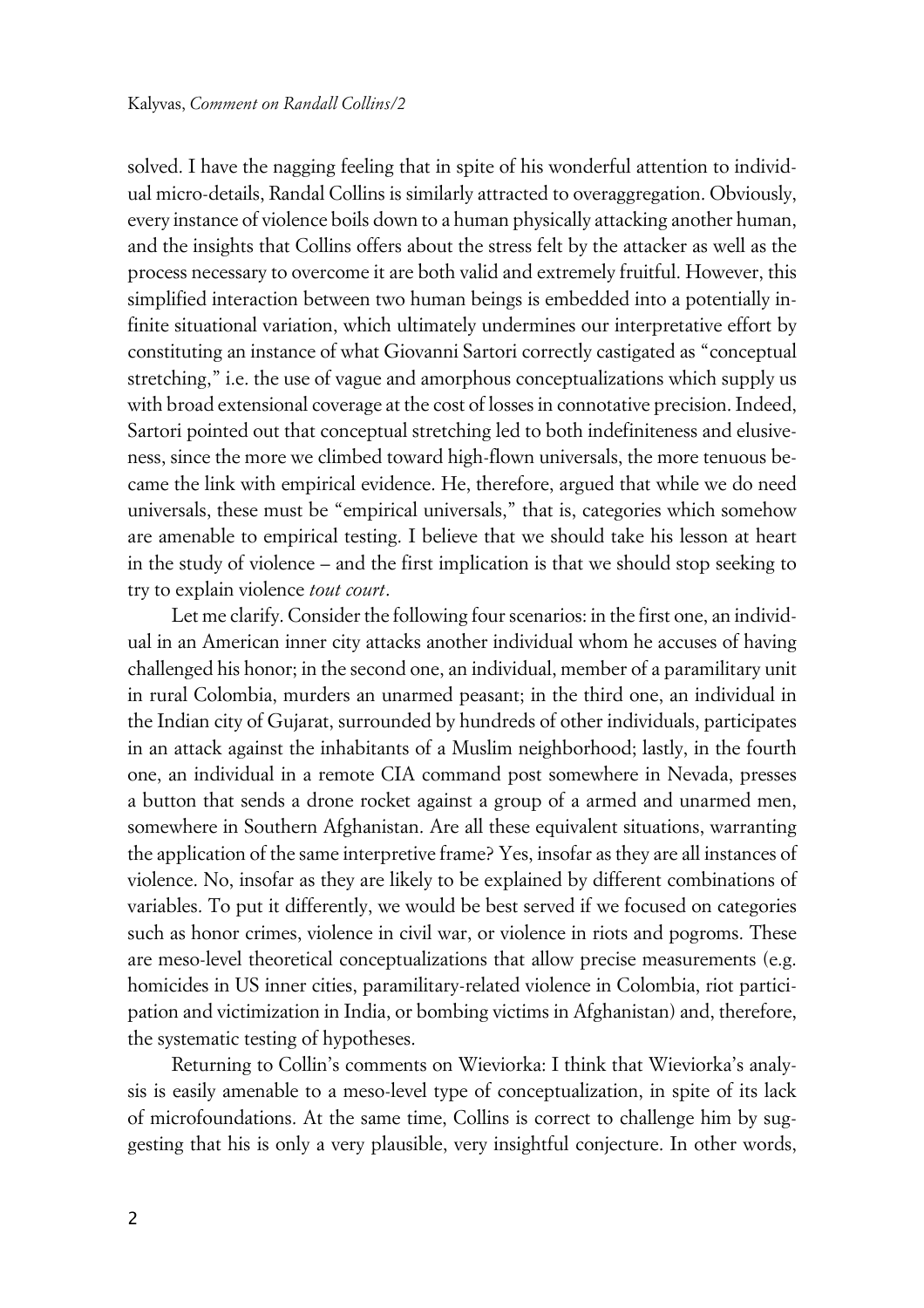Wieviorka engages in theory development rather than theory testing, although he sometimes uses language suggesting that he has in fact done the latter. The next step in a research program motivated by Wieviorka's insights would be to operationalize, measure, and test. Is it true that high levels of class encapsulation and mobilization limit violence? Perhaps it is, perhaps not. We need to specify the type of violence we have in mind and we need to measure so as to find if a correlation indeed exists. For his part, Collins cites examples that point to a possible absence of such a correlation. It may also be the case that even if a correlation does exist, it may capture a different mechanism from the one implied, perhaps one of a displacement process: violent crime may have been displaced into the space of intimate intra-class violence, drunken brawls or domestic violence. Such findings would suggest what the causal pathways may be and help elucidate the appropriate microfoundations. Lastly, instead of trying to test Wieviorka's hypothesis on a single, global, cross-national and cross-temporal basis, we may want to do so by either holding space constant and study a short period of time where important organizational changes took place or by holding time constant and study variation across geographic units.

To sum up: nothing of what I argued here is novel, and yet these points are often overlooked. By running a horserace between the macro and the micro, we tend to forget the meso, the level where both measurement and testing, especially when it comes to the study of violence, are often easier to achieve and more fruitful to undertake.

### **References**

Kalyvas, S.

2007 *The Logics of Civil War* Cambridge: Cambridge University Press.

Sartori, G.

1970 "Concept Misformation in Comparative Politics." *American Political Science Review* 64 (4) Dec: 1033-1053*.*

Tilly, C.

2003 *The Politics of Collective Violence*. Cambridge, UK: Cambridge University Press.